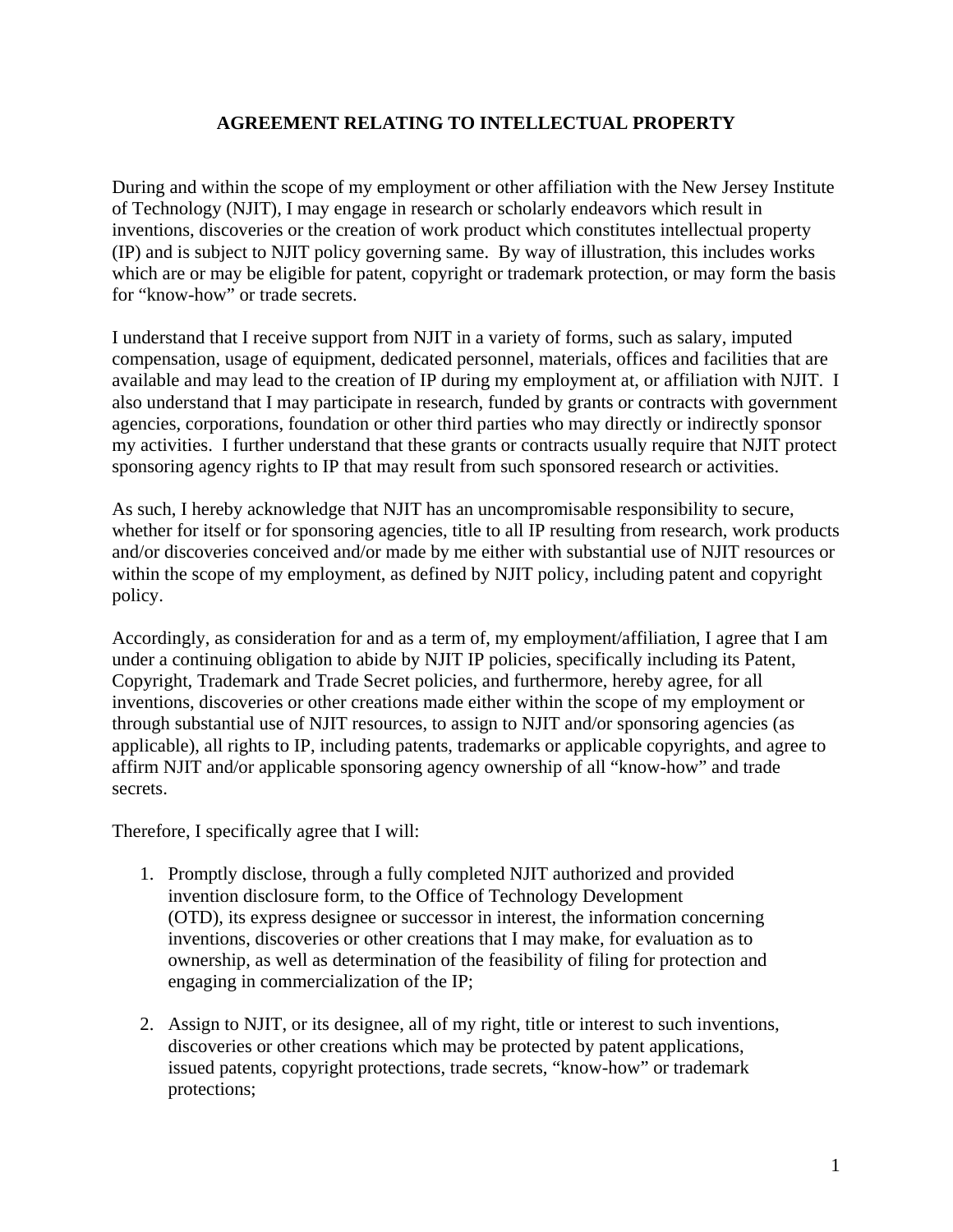- 3. Execute, upon request of NJIT, any document necessary and proper to secure the issue of letters patent, United States or foreign, and for securing any other rights in IP, including trademark or copyright;
- 4. Prevent, to the extent reasonably within my control, dissemination, publication or disclosure of patentable or otherwise protectable inventions or discoveries until NJIT has examined the invention or discovery for purposes of protection of the IP policies and has either: (a) take formal legal action, such as filing in the United States Patent Office, for letters patent on the submitted invention disclosure; or (b) explicitly given me, through its authorized agents, written permission to disseminate, publish or disclose the invention or discovery;
- 5. Assist in any other activities that relate to the affirmation and procurement of all manner of IP rights, including, but not limited to, cooperation solely with NJIT designated legal counsel in patent prosecution and IP litigation;
- 6. Cooperate fully with OTD in any NJIT evaluation and/or commercialization efforts or other authorized evaluation and commercialization programs as needed;
- 7. Covenant not to withhold, from OTD, potential inventions, discoveries and/or creations which were created within the scope of NJIT's IP policies, specifically including the Patent, Copyright and Trademark policies, and further pledge not to commercialize, or cause or permit others to commercialize, any aspect of potential inventions, discoveries or creations which were created within the scope of NJIT's IP policies, except where explicitly authorized in writing by the Executive Committee for Technology Development (ECTD).
- 8. Covenant not to incorporate, into work done during my employment/affiliation with NJIT, any third party IP to which I do not have proper rights of use;
- 9. Attest that I am presently not under any restrictions from any previous employers nor any contractual agreements to which I am a party, pertaining to any field of work that I will be engaged in during my employment/affiliation with NJIT that have not been formally, explicitly disclosed to OTD, or its express designee or successor in interest;
- 10. Hereby record, on the attached Schedule A, a listing of all previously filed IP, specifically including patents and registered copyrights where I was an inventor, assignee or owner of interest.

I understand that NJIT's IP policies provide for sharing of income arising from inventions, discoveries or patents that I assign to NJIT under this Agreement. I understand that such sharing and other policies and practices that are set forth in NJIT's IP policies, may properly change from time to time, and as such, I agree to abide by the terms in effect at the time of receipt by OTD of a completed, timely filed disclosure of an invention or discovery.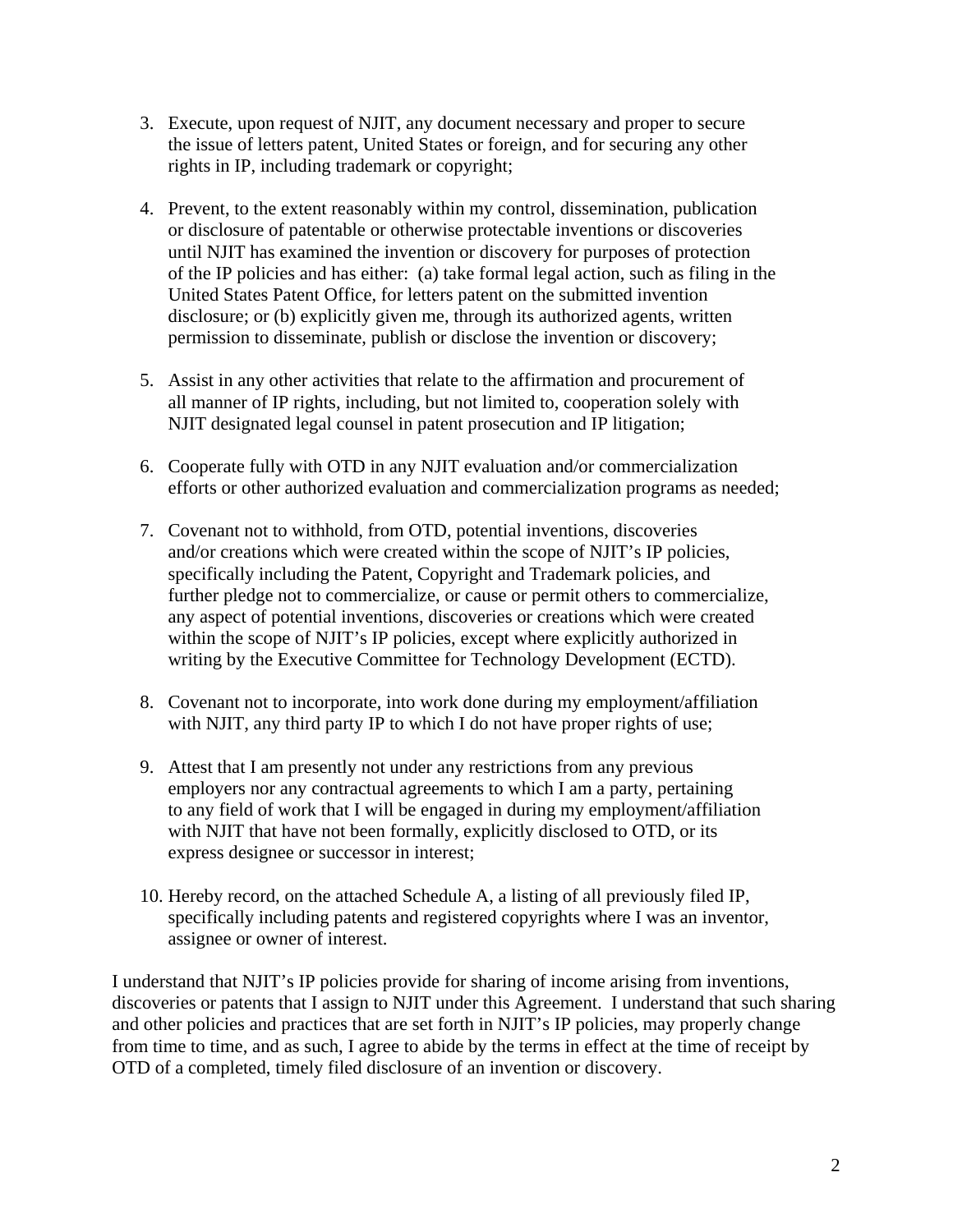Also, I understand that, from time to time NJIT's IP policies or any one or more of them may be amended. Accordingly, I agree to abide by the controlling policy at the time of the invention or discovery, and I understand that I may be asked to sign annual certifications relating to intellectual property that are consistent with such policy(ies) during my employment/affiliation with NJIT. Furthermore, I understand that portions of this Intellectual Property Agreement, such as the obligation to assist with patent application and/or prosecution resulting from an invention disclosure, which I may submit under the obligations of NJIT Patent Policy, will survive the term of my employment/affiliation with NJIT.

\_\_\_\_\_\_\_\_\_\_\_\_\_\_\_\_\_\_\_\_\_\_\_\_\_\_\_\_\_\_\_\_\_\_\_\_\_\_\_\_\_\_ \_\_\_\_\_\_\_\_\_\_\_\_\_\_\_\_\_\_\_\_\_\_\_\_\_\_\_

\_\_\_\_\_\_\_\_\_\_\_\_\_\_\_\_\_\_\_\_\_\_\_\_\_\_\_\_\_\_\_\_\_\_\_\_\_\_\_\_/\_\_\_\_\_\_\_\_\_\_\_\_\_\_\_\_\_\_\_\_\_\_\_\_\_\_\_\_\_\_\_\_

\_\_\_\_\_\_\_\_\_\_\_\_\_\_\_\_\_\_\_\_\_\_\_\_\_\_\_\_\_\_\_\_\_\_\_\_\_\_\_/\_\_\_\_\_\_\_\_\_\_\_\_\_\_\_\_\_\_\_\_\_\_\_\_\_\_\_\_\_\_\_\_\_

**SIGNED, DATE**:

*Signature* 

### **PRINT FULL NAME, TITLE AND DEPARTMENT/CENTER**:

**Name/Title**

**Department/Center** 

Return completed form(s) to the Office of Legal and Employment Affairs, Cullimore Hall, Room 211.